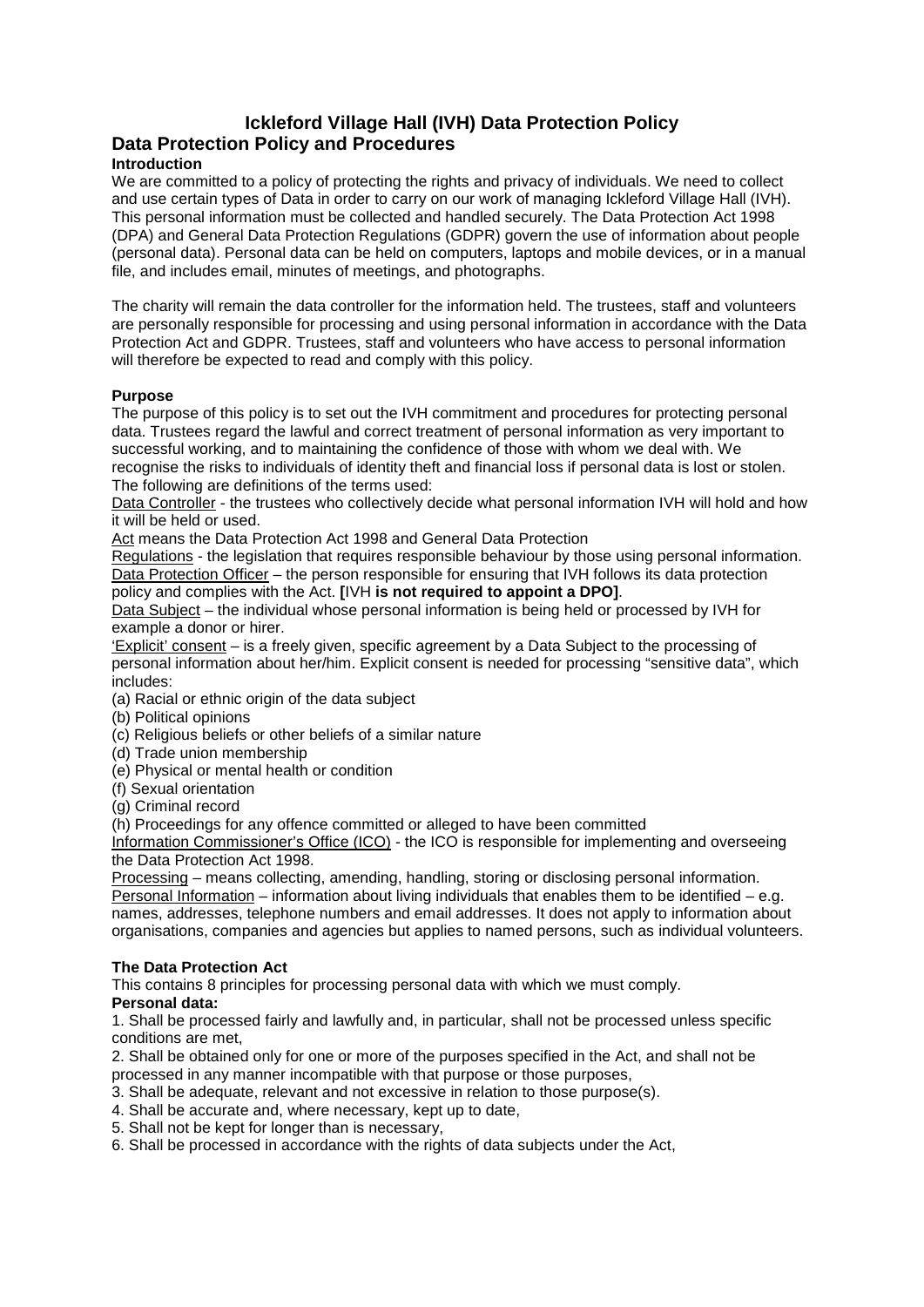7. Shall be kept secure by the Data Controller who takes appropriate technical and other measures to prevent unauthorised or unlawful processing or accidental loss or destruction of, or damage to, personal information,

8. Shall not be transferred to a country or territory outside the European Economic Area unless that country or territory ensures an adequate level of protection for the rights and freedoms of data subjects in relation to the processing of personal information.

### **Applying the Data Protection Act within the charity**

We will let people know why we are collecting their data, which is for the purpose of managing the hall, its hirings and finances. It is our responsibility to ensure the data is only used for this purpose. Access to personal information will be limited to trustees, staff and volunteers.

#### **Correcting data**

Individuals have a right to make a Subject Access Request (SAR) to find out whether the charity holds their personal data, where, what it is used for and to have data corrected if it is wrong, to prevent use which is causing them damage or distress, or to stop marketing information being sent to them. Any SAR must be dealt with within 30 days. Steps must first be taken to confirm the identity of the individual before providing information, requiring both photo identification e.g. passport and confirmation of address e.g. recent utility bill, bank or credit card statement.

### **Responsibilities**

IVH is the Data Controller under the Act, and is legally responsible for complying with Act, which means that it determines what purposes personal information held will be used for. The management committee will take into account legal requirements and ensure that it is properly implemented, and will through appropriate management, strict application of criteria and controls:

a) Collection and use information fairly.

b) Specify the purposes for which information is used.

c) Collect and process appropriate information, and only to the extent that it is needed to fulfil its operational needs or to comply with any legal requirements.

d) Ensure the quality of information used.

e) Ensure the rights of people about whom information is held, can be exercised under the Act. These include:

i) The right to be informed that processing is undertaken.

ii) The right of access to one's personal information.

iii) The right to prevent processing in certain circumstances, and

iv) The right to correct, rectify, block or erase information which is regarded as wrong information.

f) Take appropriate technical and organisational security measures to safeguard personal information,

g) Ensure that personal information is not transferred abroad without suitable safeguards,

h) Treat people justly and fairly whatever their age, religion, disability, gender, sexual orientation or ethnicity when dealing with requests for information,

i) Set out clear procedures for responding to requests for information.

All trustees, staff and volunteers are aware that a breach of the rules and procedures identified in this policy may lead to action being taken against them.

[If appointed]: The Data Protection Officer on the management committee is:

Name:

Contact Details:

The Data Protection Officer will be responsible for ensuring that the policy is implemented and will have overall responsibility for:

a) Everyone processing personal information understands that they are contractually responsible for following good data protection practice

b) Everyone processing personal information is appropriately trained to do so

c) Everyone processing personal information is appropriately supervised

d) Anybody wanting to make enquiries about handling personal information knows what to do

e) Dealing promptly and courteously with any enquiries about handling personal information

f) Describe clearly how the charity handles personal information

g) Will regularly review and audit the ways it holds, manages and uses personal information

h) Will regularly assess and evaluate its methods and performance in relation to handling personal information.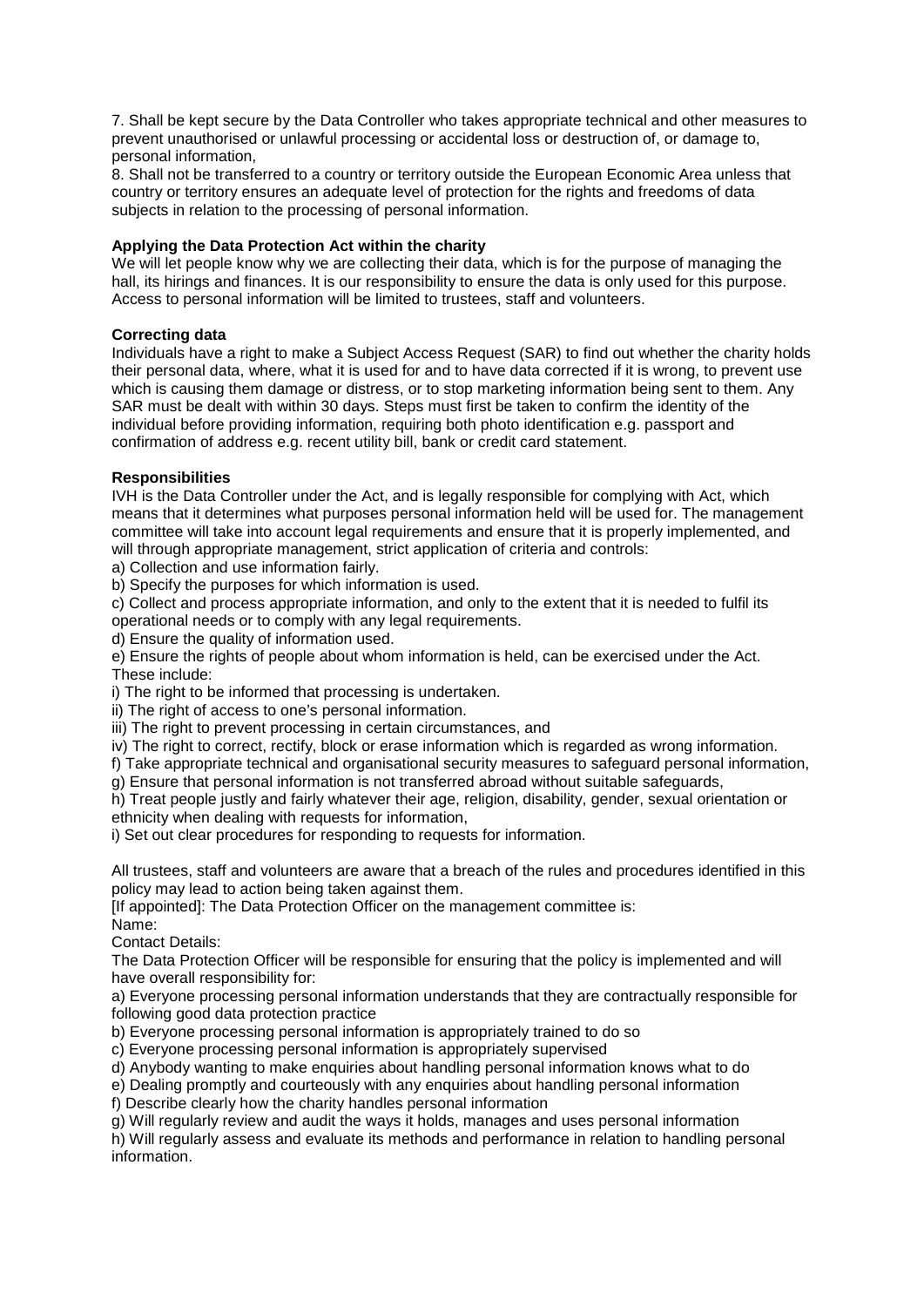This policy will be updated as necessary to reflect best practice in data management, security and control and to ensure compliance with any changes or amendments made to the Data Protection Act 1998.

In case of any queries or questions in relation to this policy please contact the Data Protection Officer.

### **Procedures for Handling Data & Data Security**

IVH has a duty to ensure that appropriate technical and organisational measures and training are taken to prevent:

• Unauthorised or unlawful processing of personal data

- Unauthorised disclosure of personal data
- Accidental loss of personal data

All trustees, staff and volunteers must therefore ensure that personal data is dealt with properly no matter how it is collected, recorded or used. This applies whether or not the information is held on paper, in a computer or recorded by some other means e.g. tablet or mobile phone. Personal data relates to data of living individuals who can be identified from that data and use of that data could cause an individual damage or distress. This does not mean that mentioning someone's name in a document comprises personal data; however, combining various data elements such as a person's name and salary or religious beliefs etc. would be classed as personal data, and falls within the scope of the DPA. It is therefore important that all staff consider any information (which is not otherwise in the public domain) that can be used to identify an individual as personal data and observe the guidance given below.

### **Privacy Notice and Consent Policy**

The private notice and consent policy are as follows:

Consent forms will be stored by the Secretary in a securely held electronic or paper file.

# **Operational Guidance**

### **Email:**

All trustees, staff and volunteers should consider whether an email (both incoming and outgoing) will need to be kept as an official record. If the email needs to be retained it should be saved into the appropriate folder or printed and stored securely.

Remember, emails that contain personal information no longer required for operational use, should be deleted from the personal mailbox and any "deleted items" box.

#### **Phone Calls:**

Phone calls can lead to unauthorised use or disclosure of personal information and the following precautions should be taken:

• Personal information should not be given out over the telephone unless you have no doubts as to the caller's identity and the information requested is innocuous.

• If you have any doubts, ask the caller to put their enquiry in writing.

• If you receive a phone call asking for personal information to be checked or confirmed be aware that the call may come from someone impersonating someone with a right of access.

#### **Laptops and Portable Devices:**

All laptops and portable devices that hold data containing personal information must be protected with a suitable encryption program (password).

Ensure your laptop is locked (password protected) when left unattended, even for short periods of time.

When travelling in a car, make sure the laptop is out of sight, preferably in the boot.

If you have to leave your laptop in an unattended vehicle at any time, put it in the boot and ensure all doors are locked and any alarm set.

Never leave laptops or portable devices in your vehicle overnight.

Do not leave laptops or portable devices unattended in restaurants or bars, or any other venue. When travelling on public transport, keep it with you at all times, do not leave it in luggage racks or even on the floor alongside you.

# **Data Security and Storage:**

Store as little personal data as possible on your computer or laptop; only keep those files that are essential. Personal data received on disk or memory stick should be saved to the relevant file on the server or laptop.